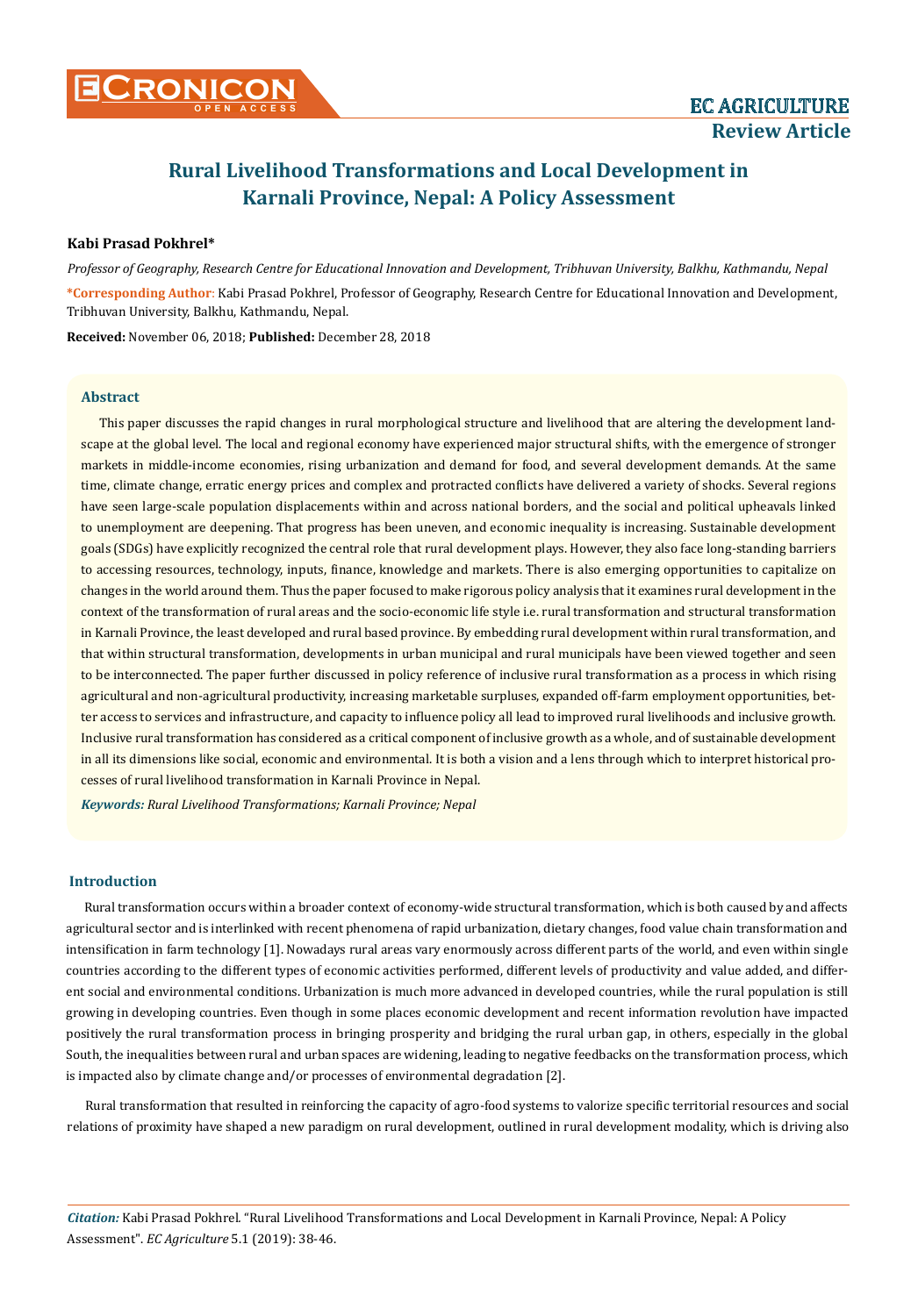a transition in rural policy approaches toward achieving the sustainable development goals (SDGs). The new policy orientation adopts a territorial approach shifting from subsidy-based support to agriculture toward investment-driven development of rural territories. The root principles of such an approach lie in recognizing that (1) rural areas vary enormously across the world, but are all over inextricably linked to cities, regions and national contexts; (2) governance is a key factor in success or failure of rural development projects; (3) environmental sustainability is a pre-condition to inclusive rural transformation; and (4) in different places agro-food systems are embedded to a different degree in territorial features and intimately linked with other activities such as tourism, nature conservation, industry, health care, education. Policy targets include reconfiguration of the linkages between rural and urban spaces, strengthening small scale farmers' organizational capacities, diversifying rural economy, promoting community mobilization to facilitate rural people's access to information, supporting collective action so that rural people take ownership of their own development.

A central focus of such approaches is on sustainable agriculture and food systems. displays main drivers for food system transformation, which directly impact the rural transformation processes, through re-configuration of four relationship axes between: 1) agriculture and the environment, 2) actors of the food value chain that connect production and consumption 3) urban and rural areas 4) food supply and food consumption, i.e. the food environment. Food systems can be reconfigured by redesigning production, distribution and trade systems and promoting responsible food consumption patterns so as to assure desired outcomes along all four axes. In order to achieve these results, it is necessary to create an enabling environment, which comprises cultural and behavioral aspects, tacit and explicit norms and standards for knowledge creation, use and diffusion, private and public policies, institutions and governance mechanisms.

In the Karnali province migration cannot be considered as a unidirectional movement from rural areas to cities; it has instead been shaped by a chain of connections in which rural and urban livelihoods interact on a movement continuum. Temporary movement whether daily, weekly or seasonally characterizes the main mobility pattern of rural households crisscrossing the province in search of employment, services, commercial goods and education as well as for social reasons. More and more people living in rural areas go to small towns and service centers in search of consumption goods, services and labor opportunities. These temporary flows of people are complemented and linked with more permanent flows of mobility which makes the areas under study highly dynamic in terms of mobility inflows and outflows. Some of these flows are year-round, but there are also large fluxes during certain periods of the year such as during land preparation, harvesting and other key periods on the agricultural calendar. Increased mobility flows also are related to important social events such as public holidays and local festivities that attract migrants to their home settlements [3].

At the same time, non-agricultural employment is becoming important in the province level although to a varying extent. There seems to be a general tendency towards higher dependency on agriculture among those farmers who produce the fruit crops of the regions when compared to the farmers cultivating other crops. This might indicate a tendency where the more commercial farmers increasingly specialize in a fruit crop, while many of the peasants choose to base their livelihood on a combination of agricultural and non-agricultural activities. In some cases, this may reflect a trend of progressive dispossession of some segments of the rural population. Whereas the opportunities for finding non-agricultural employment within the province level used to be poor, at present some of the spatial locations are experiencing new opportunities for earning non-agricultural incomes. The increased mobility and hereto related tourism and market development of the rural landscape has generated opportunities for livelihood diversification and non-farming economic activities. These economic dynamics provide several households with an economic buffer to invest in improved housing [4].

## **Advancing rural development policy and analysis**

The New Rural Paradigm (NRP) is a response to changing conditions in rural areas. Statistical evidence shows that agriculture is not the main source of rural jobs and incomes anymore and that several rural regions perform in line with urban regions in terms of economic growth. This, in turn, led to changes in the way governments thinks about rural policy.

The shift towards growth has a profound effect on rural development strategies. But it requires large amounts of information and the involvement of sub-central entities that pool knowledge regarding untapped resources, emerging needs, and short-term trends in rural communities. These entities can be local governments, business or other intermediate stakeholders. At the same time, the influence of institutions lobbying in favor of a given territory such as national farmers' associations is declining. This is particularly evident in the Karnali province, where funds allocated to direct payments to farmers have been shrinking in favor or support for rural development.

# **Beyond the paradigm**

Today, there is a need to move beyond the paradigm NRP which is the basic paradigm as a new policy environment to address the issues of financial crisis and its aftermath at the province level. The New Rural Paradigm is a pertinent opinion shared by the international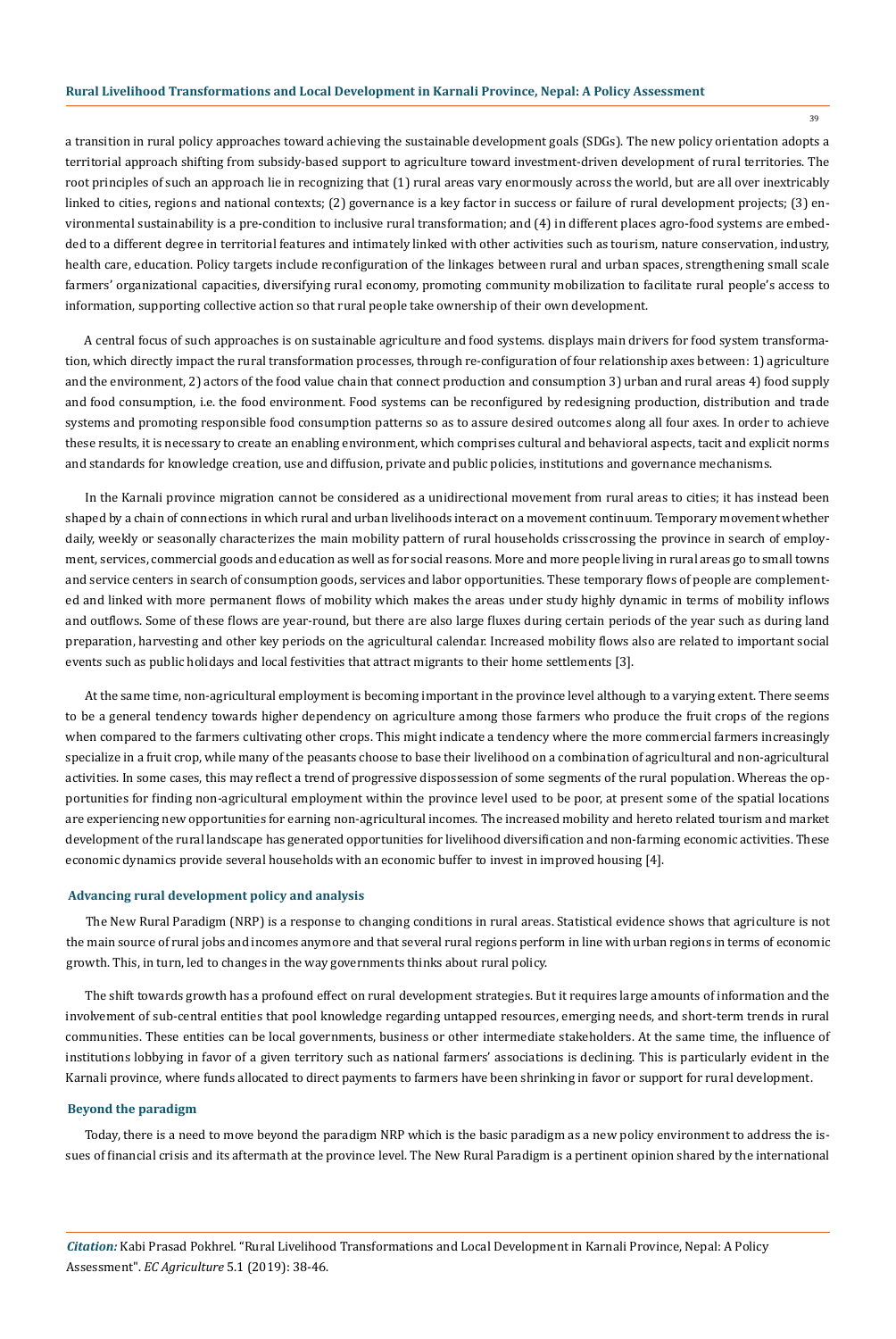rural policy stakeholders present at the 8th Rural Conference in Krasnoyarsk, Russia in 2012 [5]. At the same time, there was widespread consensus that the NRP has yet to be fully embraced by world communities. This policy review paper tries to prepare a synopsis for guiding the rural livelihood transformation and to strength the spatial evidences that provide the base for rural transformation in relation to sustainable livelihood improvement of rural population in Karnali province. Information was gathered from various secondary sources and assembled information was analyzed busing content analysis method and policy review approaches. The paper mainly concentrated to develop and adopt policies and programs aligned with NRP principles which are contextualized at the province level. This paper could help to understand the underlying conditions required for policies to be effective. And a picture has emerged as to where the province government would be helped to successfully shape rural policy change. Overall the paper conveys four points massage to extend the conceptual framework of the NRP into an implementation strategy that:

- Reflects the last ten years of work by the rural development agencies along with the national government,
- Recognizes the change in perspective in the different parts of the province on what they want to achieve with rural policy,
- Incorporates the evolution of socio-economic conditions in rural regions of the province,
- Integrates rural development policy in a broader governance system to deliver better policies and improve well-being in rural areas.

#### **Action for new rural policy**

After the rigorous analysis of the rural policies regarding morphological transformation and livelihood improvement new rural policy has been framed and suggested to consider as the main departure of the comprehensive development of the Karnali province. Therefore, at the province level needs to implement and integrate it with the following ideas of new rural paradigm that present a road map for the transformation of rural settlement morphology with functions in the Karnali Province.

## **Build upon past work**

Rural policy in the province level needs to be focused on support for specific sectors such as agriculture and forestry. The typical approach is to provide sectoral subsidies to equalize income levels. Firms, communities and individuals were deemed entitled to specific subsidies by virtue of their rurality. By contrast, the NRP shifts the orientation of rural policy from supporting specific sectors to a holistic approach that try to identify how the various components of a local economy interact. The responsibility for developing policy will equally be shared between the top (central governments) and the bottom (local and province level stakeholders).

The new rural paradigm can be characterized as an investment approach in which policy makers assess the costs of policies and identify the expected outcomes to ensure that there are positive returns. The structural transformation of rural economies-mostly due to reduced employment in agriculture-became evident in Nepal between the 1980s and 1990s. The development partners assisted governments is assessing the transformation as well as identifying new economic drivers and new policy approaches [2]. This process generated the new dimension of rural development (2006), advocating a place-based approach to rural development based on evidence that spatial locations have diverse economies in which agriculture is often a marginal activity. Rural communities need a flexible policy framework that can adapt to their specific needs and promote investment and complementarities among different policies.

Since 2007, Nepal has used the equality approaches for comprehensive development of each of the region as to develop the territory identity as a benchmark to assess national development policy. Rural areas development reviews show that all the spatial locations of the countryside's development frame has been built upon a general approach to rural development but have been slow in meeting the targets of rural livelihood improvement and morphological transformation as guidelines of the new rural paradigm (NRP). While the committee process, i.e., the international policy dialogue among development partners, provides a mechanism to discuss broad policy concepts, the implementation agenda needs further mobilization at the province level.

#### **Identify appropriate concept and definitions for rural transformation**

The traditional definition of rural as not urban still lingers in many regions. Urban typically is defined in terms of a minimum population density and minimum settlement size. As place-based policy becomes more common, existing definitions of urban and rural become problematic [6]. Since the 1990s, Nepal has been working to harmonize international data regarding regional typologies. This work supports countries as they exchange practices and as they tailor their policies to the features of regional communities. A simple and ef-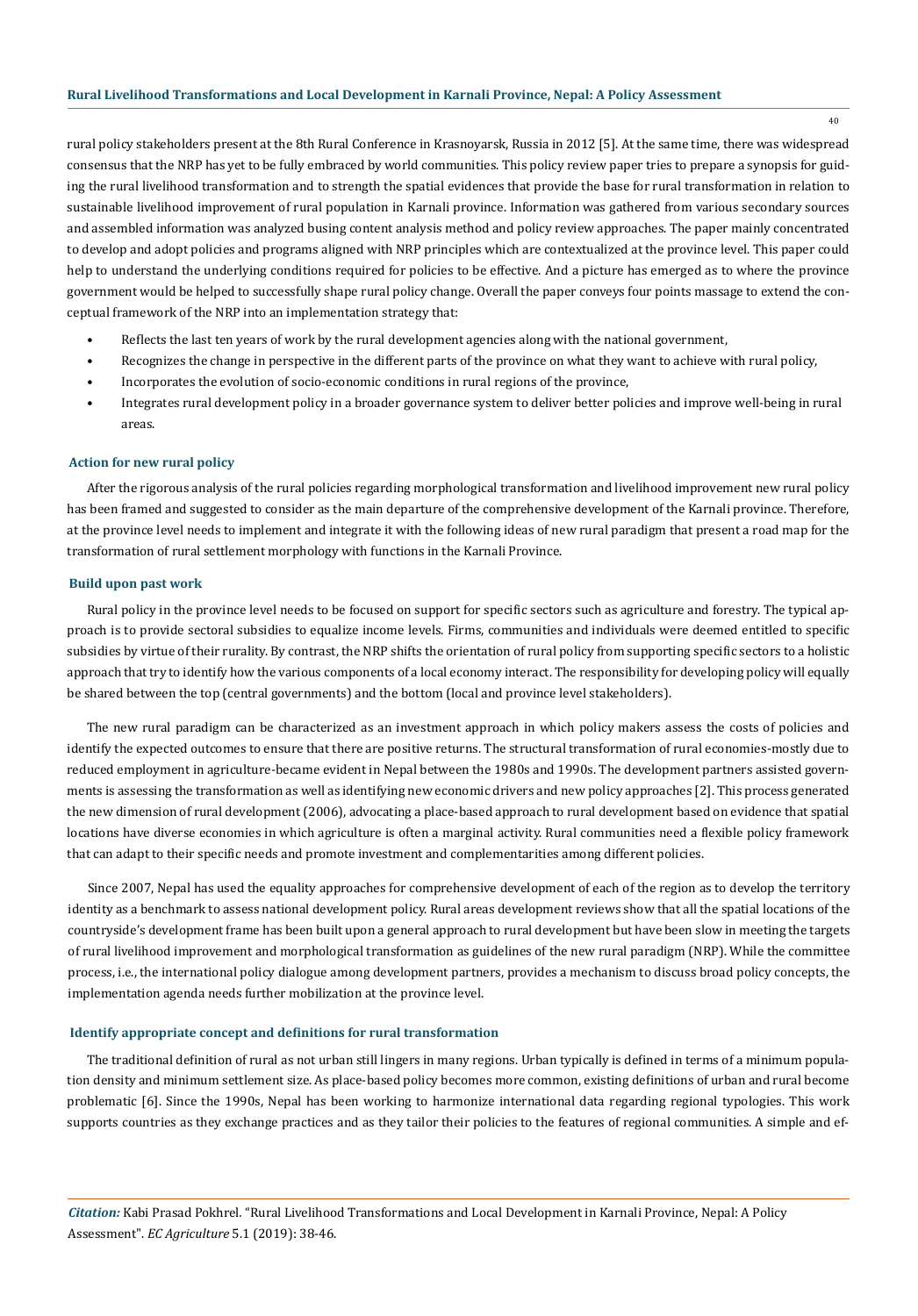41

fective territorial classification is of paramount importance to ensure that policy options match the needs of territorial communities. The regional typology is based on two main territorial levels. The Territorial Level 2 (TL2) is the first level below the national one. In most cases TL2 regions are administrative units. TL3 is the territorial level above the local level. TL3 are also administrative units and classified as predominantly urban, intermediate and predominantly rural. Within this taxonomy, roughly two-third of the Karnali Province population (76%) lives in predominantly rural areas, amounting to 14 Lakh people in 2018. Capitalizing on the availability of spatial information (such as GIS) and taking into account the changing human geography in the province level it has been developing an extended territorial classification mostly based on settlement distribution dwelling densities, location of main urban centers and journey-to-work flows [7]. Within this approach, rural settlements classified into close to cities or "remote". This places about 80 percent rural inhabitants in rural regions close to cities, and 20 percent in rural areas that are further removed.

#### **Embrace a new rural narrative**

Today, a new highlighted the growth potential of rural regions. The widespread perception that rural is somehow synonymous with decline is simply wrong. Indeed, rural regions in the Karnali Province recorded an average annual rate of growth of GDP per capita of less than 1 percent over the decades lesser than the average growth rates of urban and intermediate regions growing at 1.5% and 1.4%, respectively. This is evidence that rural regions are converging. The trend of convergence has implications for overall economic growth performance due to the highly skewed distribution of regional growth contributions to aggregate growth. This distribution is made up of a few very large regions and a large number of small regions. This suggests that mobilization of the growth potential through the convergence of a sufficiently high number of rural regions can potentially have effects on aggregate performance because of the large number of these smaller regions and the slow decay of their contribution to growth (generating a fat tail distribution), producing a cumulative effect that could be significant.

Narrative is needed to clarify for all citizens that rural regions make important contributions to national objectives, including economic development and prosperity. The contributions are different, yet complementary, to those made by metropolitan areas with positive outcomes for both.

## **Develop measures of rural well-being**

The well-being of regional and rural inhabitants is a crucial policy issue and the Karnali province need to work on new ways to measure it. Where people live matters. Quality of life is shaped by a multitude of conditions ranging from income and jobs to education and civic participation. Many of the most influential factors for people's well-being are local issues such as employment, access to health services, pollution, natural resource conservation and utilization and security. Improving lives entails making the places where people live better. This new metric encompasses economic, social and environmental dimensions and approximately reflects the concept of prosperity a predominant theme of the rural morphology transformation and livelihood improvement, the metric is enriched by with a regional dimension (How's life in your region indicators), which takes into account the region or locality with which citizens associate themselves. This has a dramatic impact on policy design [8]. First, it demonstrates the value of territorial analysis (the Karnali province is currently working to bring well-being indicators to the lowest possible territorial level). Second, it forces policy makers to go beyond the boundaries of their own policy sector in order to anticipate potential interactions with other policies and, when possible to capitalize on complementarities.

In several key indicators, rural well-being is competitive. The average values spanning all nine components of the regional well-being indicators are displayed across the four quartiles ranked from urban (group 1) to rural (group 4). The urban dimension is not necessarily associated with higher levels of well-being, as rural dwellers can count on better environmental conditions and more affordable housing with performance measures such as access to jobs and income in line with those of urban municipalities [6].

#### **New policy approach**

Most of the developing countries like Nepal struggle with the implementation of their rural development policies. The old way was easier, simply providing subsidies to specific sectors. But priorities have changed. Today, governments have to find new ways to promote broad-based economic development in low-economic development areas. A larger number of constituencies must be involved in the policy cycle. Also, policies must take into account the specific characteristics of each rural region, evaluating accessibility, amenities and assets, human and social capital, underlying geography and other salient factors. There are no one-size-fits-all solutions.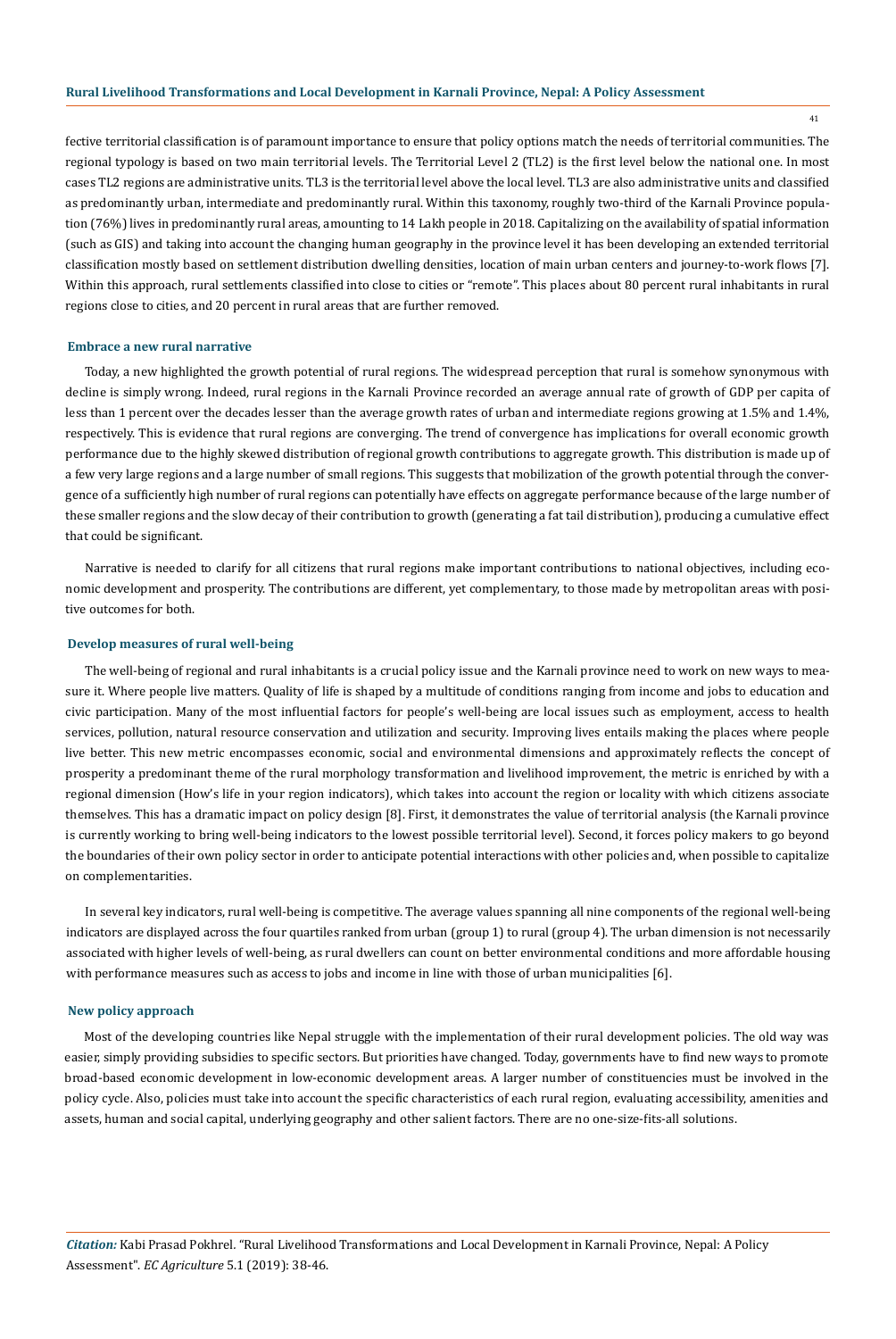## **Rural Livelihood Transformations and Local Development in Karnali Province, Nepal: A Policy Assessment**

For this province, promoting growth in rural areas has been limited to investment in infrastructure, i.e. transport, broadband internet, etc. Thus, policy should be focused on outcomes that involve limited transaction costs and that are relatively easy to produce and measure. While this may circumvent new levels of complexity in rural policy making, there is no clear evidence that infrastructure alone generates sustainable economic growth [9]. Likewise, the effort to make service delivery more efficient is often limited to remote rural communities where service issues are easiest to identify. Yet, accessible rural areas account for the majority of the rural population, with growing populations and keen pressure to increase the variety of services provided. Both types of communities must be targeted.

### **Policy coordination**

The majority of public policy in Nepal is delivered by specialized agencies, departments or ministries that provide a narrow range of specific programs nationally. This approach results in policies and programs that do not vary by type of territory. Also, individual agencies have limited incentive to coordinate with each other in the policy design phase. Once delivered at the province level, new policies and programs can end up being incompatible or worse, conflicting. Social and human geography of Nepal provides evidence supporting the need for coordinated sectoral policies when promoting regional development. Governments should frame interventions in infrastructure, human capital and innovation capacity within common policy packages. These factors would have a number of positive effects, including:

- Enhancing the capacity of a given territory to absorb public and private investment,
- Curtailing the level of dependency (appropriation of rents from external sources),
- Encouraging business development and entrepreneurship,
- Building a bridge to engender confidence in the rural region and attract private sector investment.

## **Promoting functional interactions among policies**

OECD [5] illustrates that regions that are able to implement integrated policy packages have, on average, better economic performance. This also holds true for rural regions. In order to have an impact on rural development, policy makers must adopt a more strategic and inclusive approach. They must interact regularly with their peers in charge of portfolios implemented in, or affecting, rural communities. As it is highly challenging to achieve this level of coordination within the decision chain, the public sector needs to learn how to priorities policy coordination. There is a need for institutions that serve as coordination facilitators, promoting the exchange of information among different policy makers, in different sectors, and across levels of government.

A bottom-up approach does not come easily to national governments. In most rural economies, federal governments continue to play the dominant role in rural development and often define the menu of options available to intermediate and local levels of government. Moreover, funding for local governments from national sources is generally tied to specific purposes and local governments have only limited abilities to raise additional revenue, particularly since the financial crisis. What's more, rural development policy is still relatively marginal in national policy frameworks and this makes it challenging when it comes to guiding and organizing policy complementarities. And yet key national policies such as healthcare, education, innovation and others would benefit significantly from receiving guidance from rural development policy. Although regions vary in terms of assets and comparative advantages. Recent research illustrates the importance of policy and institutional factors in addition to the traditional drivers of growth (human capital, innovation, accessibility and infrastructure).

For instance, formal and informal institutions must facilitate negotiation and dialogue among key actors, mobilizing and integrating them into the development process. They must create linkages among private, public and education sectors while strengthening the region's voice in dealing with other regions and countries.

## **Capitalize opportunities from rural-urban interactions**

Urban and rural areas enjoy different and often complementary assets. Better integration between urban and rural areas is important for socio-economic performance. On average, denser territories where urban and rural areas are geographically closer, grow faster (population growth and GDP per capita) due to positive spillovers. Similarly, densely connected rural-to-rural relationships benefit from more rapid growth Urban and rural territories are interconnected through different types of linkages that often cross traditional administrative boundaries and challenge policy frameworks. These interactions can involve demographic, labor market, public service and environmental considerations. They are not limited to city-centered local labor market flows and include bi-directional relationships. Each type of in-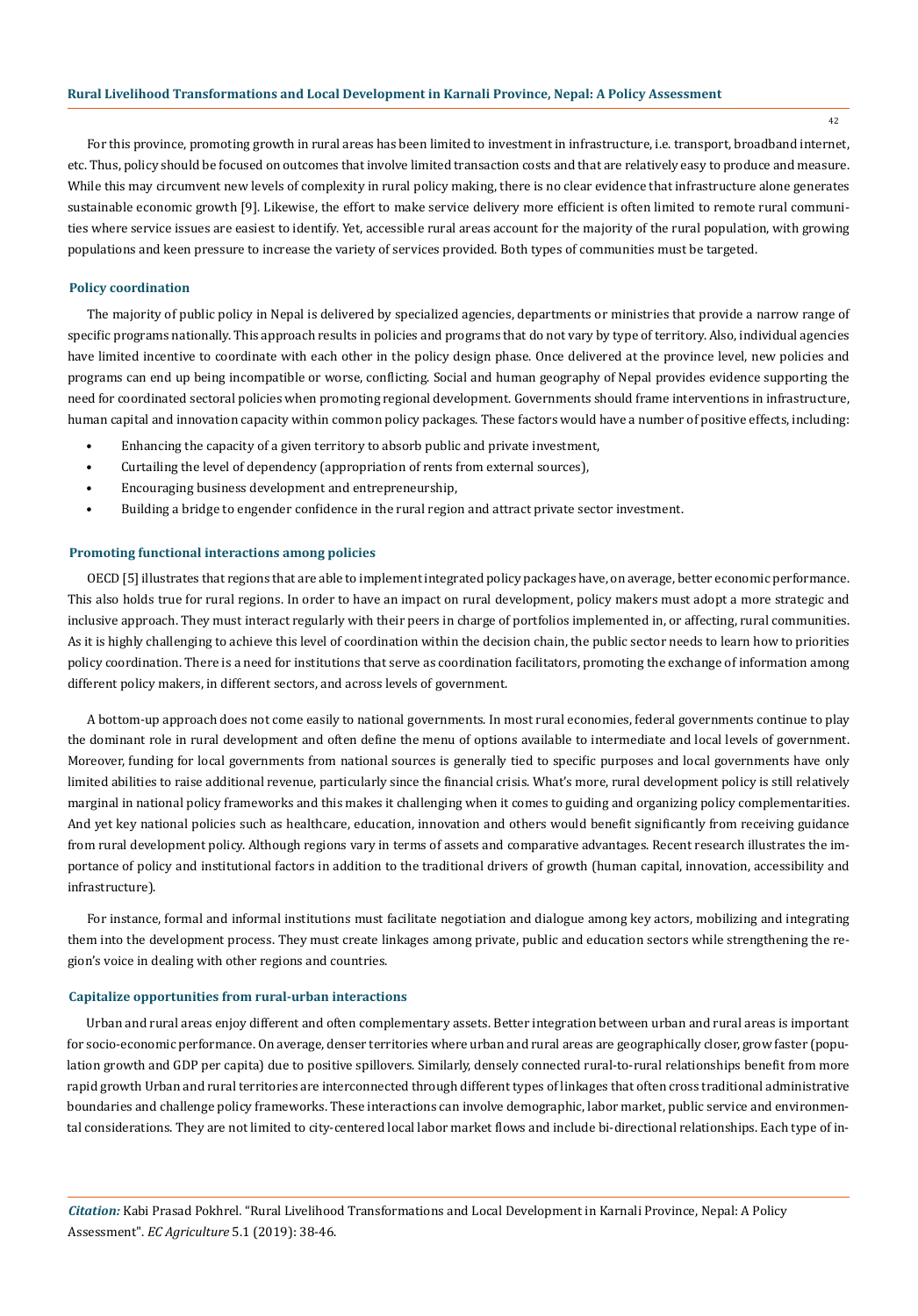teraction encompasses different geography or functional regions. Flexibility is required in the space considered for governing these complex relationships. Yet, national and subnational policy frameworks are often unprepared to organize and orient urban-rural interactions.

The empirical evidences show that rural-urban dynamics in developing countries and documents the fact that partnerships have emerged in several territorial communities with the aim of handling complexity, coordinating policy delivery and up scaling service provision. It identifies four factors having a positive effect. These are:

- Clearly defined objectives,
- Understanding the interdependence of rural and urban areas,
- Democratic participation,
- Leadership.

Rural-urban partnerships are shaped by external factors, by the institutional environment and the characteristics of the particular partnership. The national policy assessment needs to shed light on many of the challenges facing regional partnerships. For example, private sector participation, crucial for enhancing connections with the regional economy, proved difficult to achieve in most cases observed. Another issue was the difficulty of monitoring and evaluating the results of the partnership and its impact on regional conditions. Co-operation appears to be more difficult when the differences in size, resources and capacity between urban and rural areas are large. Other factors detrimental to effective rural-urban partnership are regulatory and political barriers, lack of trust, and policy fragmentation.

## **Enhance rural productivity**

The investment approach underpinning the new rural paradigm requires that firms in rural regions be competitive if public investments in rural development are to have a positive rate of return. So far, this has been an important challenge for national rural policies as they shift away from a focus on subsidies. The challenge has two main causes they are the stems from the inherent nature of rural territory and the inability of most governments to frame rural policies in a way that address the needs and challenges of rural firms. Unlike the situation in cities, firms in rural regions tend to be more directly connected to specific features of the local geography, whether it be the presence of a natural resource, such as good land, minerals, strong and stable wind, etc.; the specific terrain that provides harbors or opportunities for skiing; and even the presence or absence of a transportation link, such as a major highway or rail line. For virtually all rural firms, the specific features of their natural environment condition their activity. Rural firms also face the challenge of existing in truncated local economies where only a limited number of economic activities occur. These both limits their opportunity to source inputs from local suppliers and their ability to sell to nearby customers. The former creates problems in developing a supply chain, while the latter can make developing an export market vital if the firm is to achieve minimum efficient scale in production as well as forcing the firm to absorb significant shipping costs.

In sum, rural businesses must adapt to the characteristics of rural economies which include low density, long distances and lack of critical mass. These challenges create pressure on rural firms to increase productivity in order to be competitive with other firms that may be located closer to markets or have lower cost inputs near to them.

In a dynamic economic environment where transport and energy costs are volatile the competitive position of rural firms can change rapidly. Similarly, if customer preferences shift, it may be hard for rural firms to detect the adjustment quickly because of their distance from the customer. Most importantly, for several decades rural regions have been impacted by three major trends:

- The first is a more open economy that has seen the shift of many lower- skill manufacturing jobs from rural regions of the most industrialized countries to developing and mid-tier nations.
- The second is the steady substitution of capital for labor in the natural resource sectors agriculture, forestry, mining etc. that has increased productivity but reduced employment.
- The third is a fairly recent but rapid shift from a significant rural labor surplus to an imminent labor shortage as declining birth rates and youth outmigration to cities, especially by young females, is leading to an aging and shrinking workforce in many rural regions.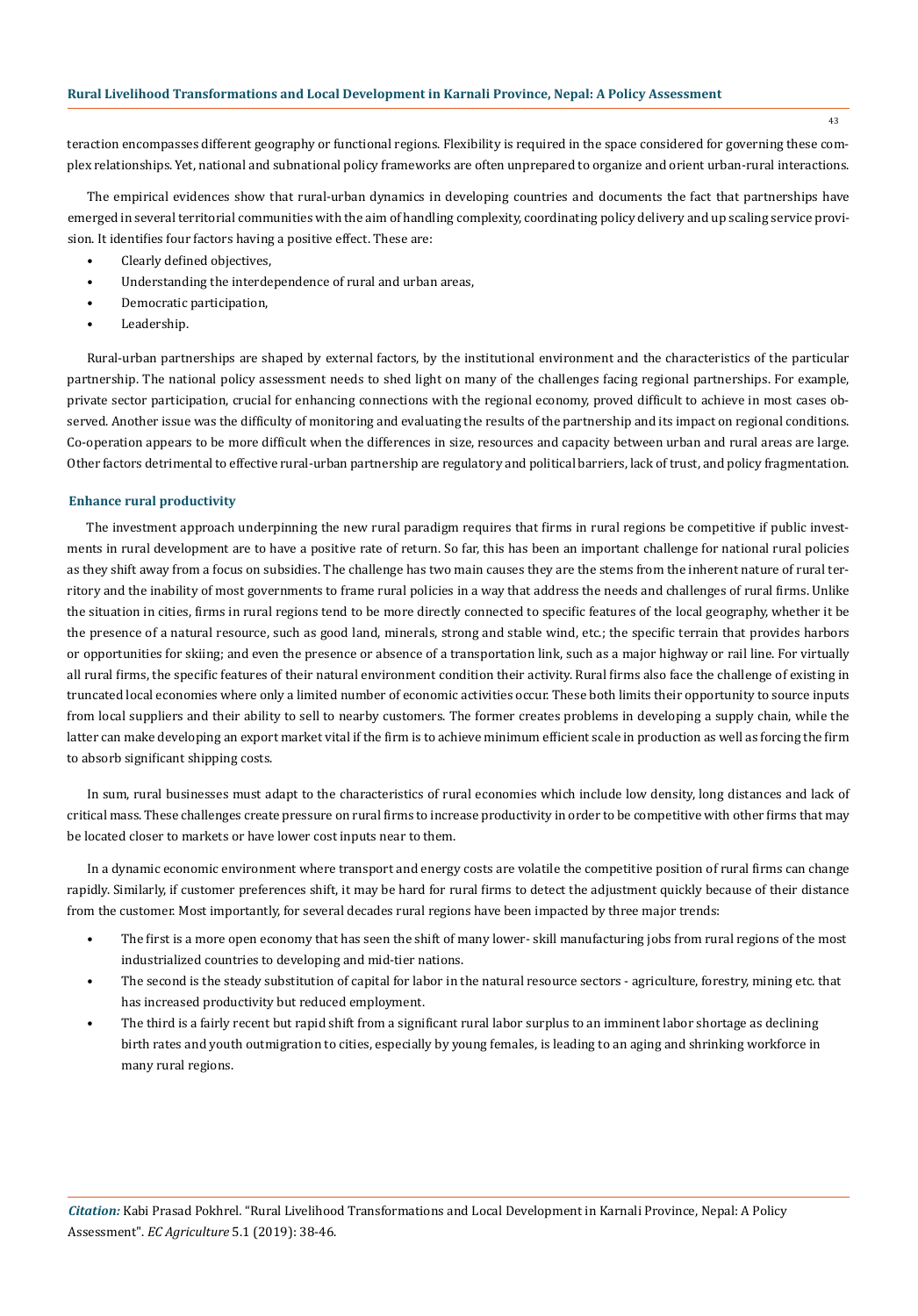As a result there have been major adjustments in many rural economies that have led to the loss of major sources of employment and income. Some regions have been unsuccessful in restructuring their economies while others have identified new opportunities for growth. In particular, rural regions that are near urban regions have seen increased opportunities both in providing services to urban populations, but also in areas such as logistics functions, wholesale and other activities where large amounts of space and good transport connectivity are required. Remote rural regions with good visual and active recreation potential have also prospered as urban residents take advantage of their attributes. Finally, reductions in the excess supply of labor in resource dependent regions have resulted in higher wages for remaining workers that reflect high capital-labor ratios. What is needed now is national policy that supports ongoing adjustments rather than impeding them. This can initially entail losses in income and employment as unprofitable firms are forced to close. But for rural regions to contribute to national economic growth objectives, policy has to be consistent with market forces. Firms are only viable if they are profitable and to be profitable a firm must produce a marketable product at a price that buyers accept.

#### **Identify and adopt innovative rural service delivery mechanisms**

The service or tertiary sector in province economies now accounts for the largest share of income and employment. Access to an appropriate set of public and private services is crucial for the quality of life of citizens and the competitiveness of firms. This makes service availability a central feature in rural development policy and strategy. However, rural regions face a particular challenge in the form of relatively high costs of service delivery due to a number of factors.

If rural communities are to play their full role in strengthening national economies, it is important that the correct set of services be in place. The challenges associated with delivering public services vary across different regions and countries. However, certain policy strategies used to overcome the challenges illustrated above can be considered as "good-enough (if not necessarily best) practices that could provide ideas to governments facing similar problems. These practices often emphasize innovation (alternative methods to achieve the result) and inclusiveness (co-design and co-delivery). Innovation and inclusiveness fit nicely into the emphasis NRP places on a holistic approach. For instance, because end users at the community level are an integral part of the process, there are far better odds of providing services that are useful in the community and of providing them in a cost-effective way. More specifically, these good-enough practices include the following.

#### **Consolidation, co-location and the merger of similar services**

Consolidation involves concentrating customers on a smaller number of service locations. It increases effective demand by increasing the size of the service territory for each remaining location. One example would be the merging of several weak local newspapers to create a single regional paper that has more viability. Co-location is another approach that seeks to build demand. Basic overhead costs - energy, security and administrative expenses - can be pooled, generating economies of scope. If post office services are consolidated with a shop, people can obtain their mail and purchase food in one trip. Finally, service merger takes similar or substitute services and combines them into a single entity.

## **Alternative delivery mechanisms.**

Where the demand for services is widely dispersed, it may be more efficient to bring the service to the user. For example, adopting mobile service delivery approaches - bookmobiles that bring library services to communities that are too small to have a physical library or mobile dental clinics. The Internet offers the possibility to provide services in rural areas and for providers in rural areas to offer services outside their immediate territory. Telemedicine allows x-rays and other diagnostic services conducted in rural areas to be processed and analyzed elsewhere.

#### **Community-based solutions for different types of providers**

Some rural communities have volunteer fire departments. Others have fire departments that are operated by local governments. In some communities there are for-profit village shops, in some villages there are community owned shops that provide equivalent access to services, but which operate as social enterprises.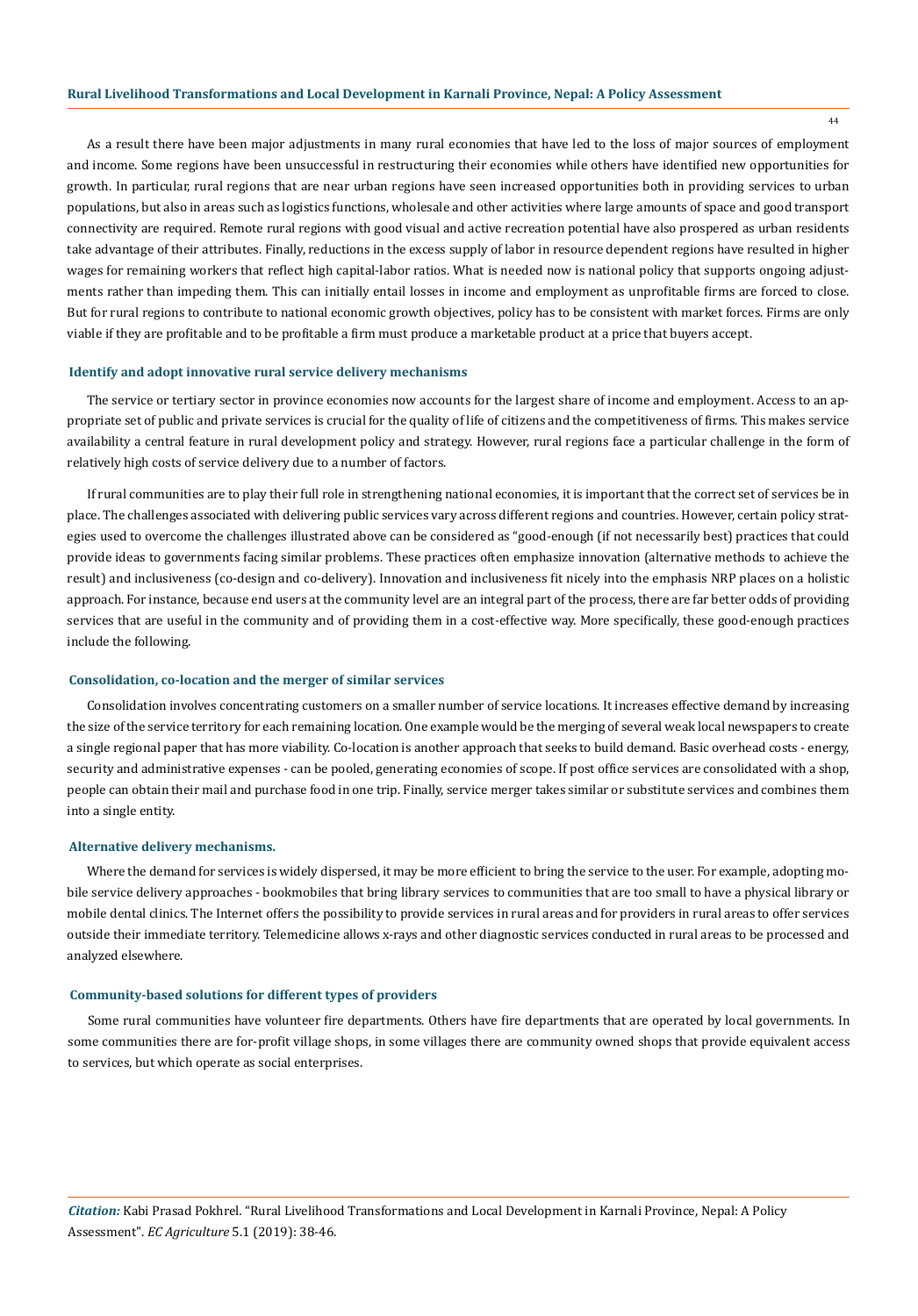#### **Improve quality and marketing**

Technology can help rural residents provide and access information about service quality and about alternative providers. Geolocation facilitates matching between the supply of and demand for services.

#### **Alternative energy sources**

Renewable energy can reduce fuel poverty that can be a common feature of remote regions, by allowing isolated communities to produce their own energy instead of importing expensive conventional fuels. Increasing the use of affordable and reliable energy in remote rural communities can improve their capacity to deliver goods and services. For instance, the availability of reliable electricity is essential for a local restaurant that needs a refrigerator.

#### **Innovate - create a new service to achieve better outcomes**

In rural areas there is often insufficient business to support a full range of services provided through independent firms. A region may not be able to support a full-fledged home repair business, but a travelling handyman that operates out of a fully equipped vehicle and is scheduled by telephone or Internet might flourish.

Service delivery in rural areas is more costly than in urban areas a key challenge for governments at all levels. Rural policy needs to act as a platform coordinating national and sub-national resources to guarantee access to services and to identify public goods that are conducive to economic development. However, the higher costs must be weighed against the benefits to a small share of the total population along with the overall benefits to society. This will naturally depend on the priorities of countries.

The role of innovation is significant in order to drive inclusive and sustainable rural transformation it is necessary to create favorable conditions for innovation, facilitating the generation of new knowledge and effectively translating new and existing knowledge into appropriate use [1]. At present, the prevailing approach in food and agricultural research and innovation is reductionist, characterized by fragmentation of academic disciplines, tendency to overspecialization and focus on only single phases or issues along the food chain at a time. However, sustainable rural transformation cannot be described or planned using exclusively linear functions, while neglecting multiple interdependencies and interrelations among food chain actors, supply and consumption, urban and rural areas as well as agriculture and the environment. The complex and dynamic nature of food and agricultural systems and the multifaceted rural-urban interrelationships require the adoption of a more systemic thinking. The systemic approach (i) integrates different disciplines and perspectives; (ii) does not single out the system's components but studies the complex interplay among them; (iii) consolidates local, traditional and formal scientific knowledge; and (iv) considers production systems together with their determinants, from ecosystems and natural resources to food chains and market drivers [10]. The impressive advances of information and communication technologies (ITCs) and artificial intelligence allow for the gathering systematization, analysis, and sharing of large amounts of data and therefore can offer substantive contributions to govern complexity.

#### **Improve the international policy dialogue**

One of the enablers of the New Rural Policy is mutual learning supported through international dialogue. Up to this point a key challenge has been promoting a more inclusive, bottom-up governance system. Governments of each level should be committed to supporting countries as they implement a modern rural policy. This is done by facilitating the exchange of international policy practices, providing countries with opportunities for knowledge sharing, developing networks and toolkits. But challenges remain. These include higher transaction costs and a greater need for information concerning available investment opportunities at the subnational level.

## **Conclusion**

The new policy paradigm for rural development recognizes that territorial differences could result in different trajectories for sustainable development, which at level of tools could not necessarily lead to identical conceptualizations of sustainability principles for all rural territories across the province. In order to deliver information tools which are useful in the collaborative design and assessment of innovation capable of triggering sustainable rural transformation processes at the community level, it is of fundamental importance developing sound theoretical frameworks and conceptualizations which allow for (a) shifting the focus of analysis from value-chain/ sector-based approaches to integrated landscape approaches targeting the whole economy of a territory, and (b) collective reflection on values that determine what is considered a sustainable food and agriculture system for a specific territorial context and its relations with other spatial locations within the regional economy.

*Citation:* Kabi Prasad Pokhrel*.* "Rural Livelihood Transformations and Local Development in Karnali Province, Nepal: A Policy Assessment". *EC Agriculture* 5.1 (2019): 38-46.